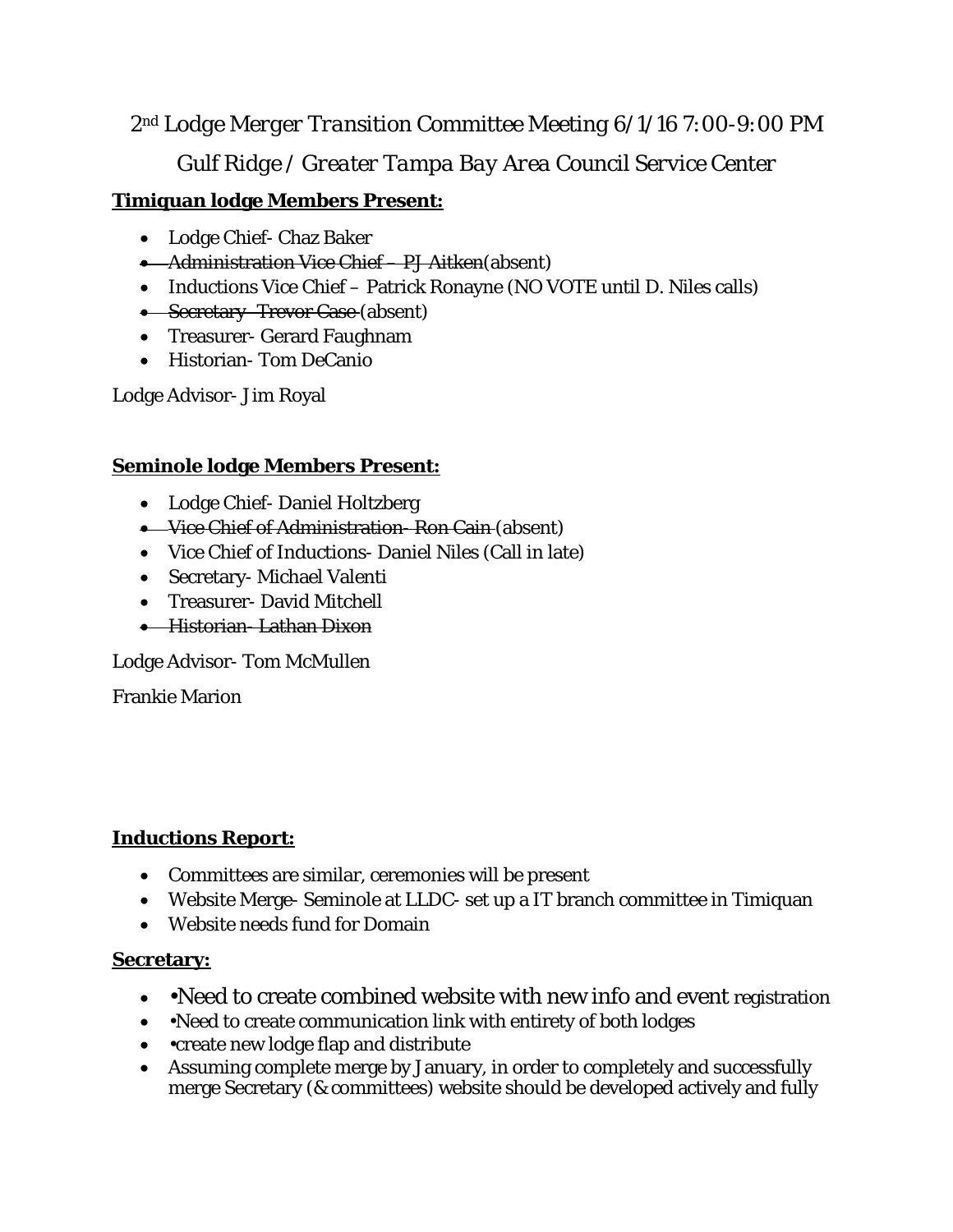live by November. This is to allow exposure and work out kinks before final merged website in January.

• Lodge master will take care of most of the communication issues- but mass emails will assist.

## **Treasurer:**

- Instead of 1 account, Timiquan has separate accounts for specific line items. Kept and operated through council office. Don't track budget, go off of sub-custodial accounts.
- Seminole budget is kept by lodge master

## \*DISCUSS BUDGETS AT THE NEXT MERGER MEETING TO APPROVE BUDGET FOR NEXT YEAR ONCE MERGED

## **Historian:**

- Digitize all new lodge events and history, and archive as Timiquan and Seminole. Storage of paper resources and focus on digital pictures.
- Develop history book for lodge merging

## **Lodge Chiefs:**

- Discuss budgets, exchanging input on events and future committees.
- Committee midway is committee presentations to "recruit" people to join committees- on Saturday nights at events

## *Begin strengthening communications between counterparts*

## **UNFINISHED BUSINESS**

## **Lodge number:**

• Unnecessary for Committee to deal with- National abolished number assignment

## **Lodge Bylaw difference:**

- Create a new word document to piece together Timiquan and Seminole Bylaws
- Utilize a "to do" list for each member of Transition committee with delegating responsibilities and duties (Trevor Case).

# **Chapter districts:**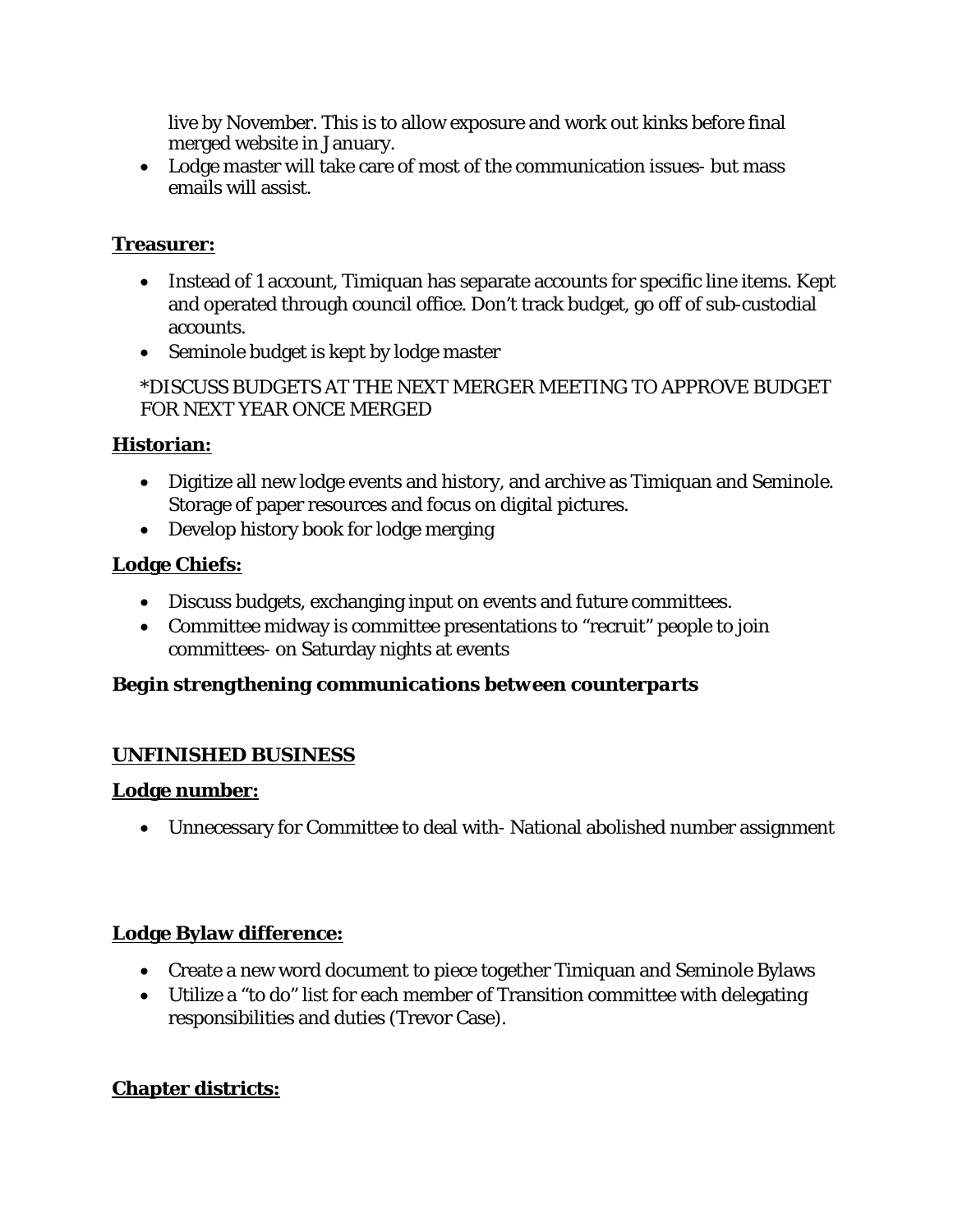• Keep with districts deciding chapters

#### **Merger Timeline (Future calendar):**

- Future transition committee meeting schedule (Summer)
	- *- Meetings/Conference Calls will be the First and third Wednesdays every month*; @7:00. Will be held by default at council Office, otherwise will be TBD

#### David makes so motion

#### Gerard seconds

- Lodge Chief- Daniel Holtzberg: **AYE**
- Treasurer- David Mitchell: **AYE**
- Lodge Chief- Chaz Baker: **AYE**
- Inductions Vice Chief Patrick Ronayne: **AYE**
- Treasurer- Gerard Faughnam: **AYE**
- Historian- Tom DeCaino: **AYE**
- Secretary- Michael Valenti: **AYE**

#### *Unanimous decision*

#### **PASS**

Only other meetings will be Wed. August 10<sup>th</sup> August 24<sup>th</sup>

#### **Seminole Chapter ordeals in November/December**

#### **Winter Fellowship/conclave**

#### **Spring Fellowship/conclave**

#### **Ordeal and Brotherhood will be in both events so everything works for all candidates**

#### **Officer Elections will be at event in march**

*- Decide Vigil nominations before Fall Conclave*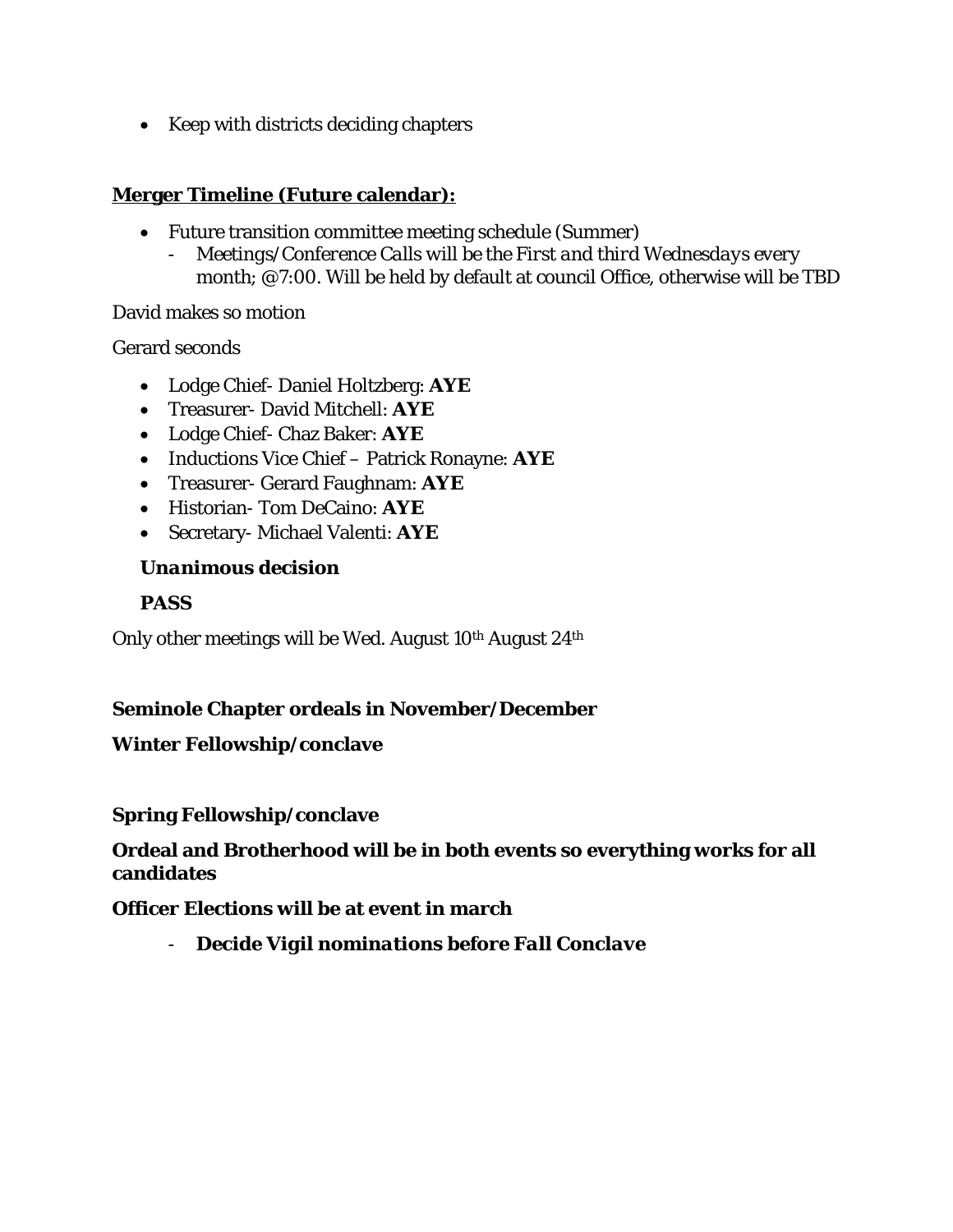## **Fall Conclave:**

- Exchange LEB/LEC at events to open visitation and participation.
- Scout executive suggests holding Fall event (conclave) as a joint event.
- New event to act as "social", 1 night with games etc. Need to schedule quickly before camps are booked- before Fall conclave. At Soule replacing conclave-Saturday through Sunday night
- Timiquan is at Soule, (Sandhill is backup) on September 10<sup>th</sup> -11<sup>th</sup> [SOCIAL]
- Seminole [MERGED] fall Conclave is Brorein at October 7-9 with Ordeal & Brotherhood for Timiquan and Seminole

Michael makes so motion

Tom Seconds

David calls to question

Tom seconds

- Lodge Chief- Daniel Holtzberg: **AYE**
- Treasurer- David Mitchell: **AYE**
- Lodge Chief- Chaz Baker: **AYE**
- Inductions Vice Chief Patrick Ronayne: **AYE**
- Treasurer- Gerard Faughnam: **AYE**
- Historian- Tom DeCaino: **AYE**
- Secretary- Michael Valenti: **AYE**

#### *Unanimous decision*

## **PASS**

August 12, 2016 officially name ourselves as a "merged lodge" and operate under singe/united meetings

Michael takes so motion

David seconds

Patrick calls to voting

David seconds

- Lodge Chief- Daniel Holtzberg: **AYE**
- Treasurer- David Mitchell: **AYE**
- Lodge Chief- Chaz Baker: **AYE**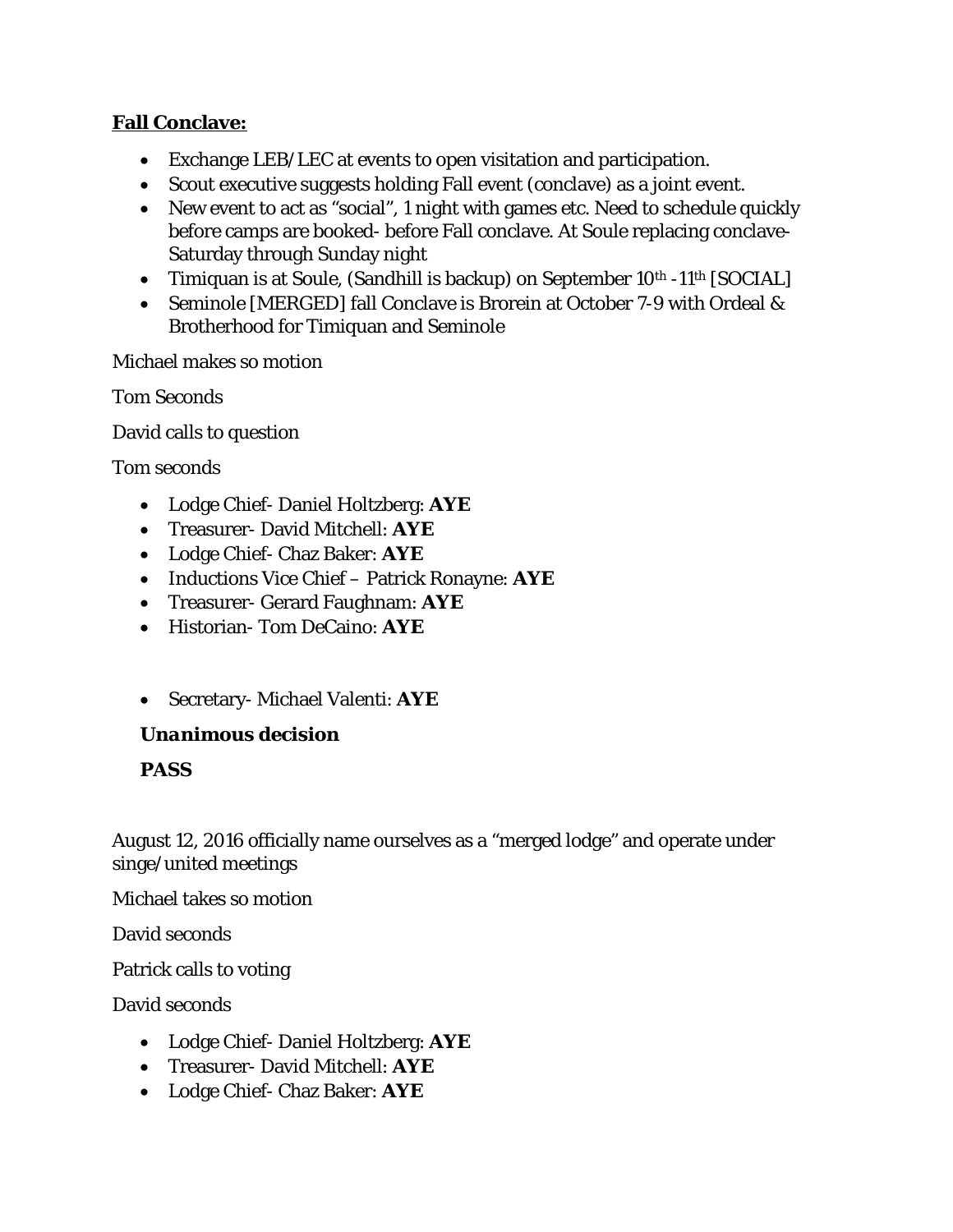- Inductions Vice Chief Patrick Ronayne: **AYE**
- Treasurer- Gerard Faughnam: **AYE**
- Historian- Tom DeCaino: **AYE**
- Secretary- Michael Valenti: **AYE**
- Vice Chief of Inductions- Daniel Niles: **AYE**

### *Unanimous decision*

## **PASS**

\*Note - Proposal to make Tampa Council Office default meeting place- talk at LEC to see how people feel about location

# **LLD(C):**

- Aug 12 & 14 workshops for LEC
- Aug 13 LLD training
- Office meeting Space
- Lodging in hotel

## **Council Volunteering:**

- Make chapter responsible for volunteers in events for their districts
- Aquacademy in September 16-18 for Timiquan- good opportunity to do elections.
- Spook-o-ree in October for Seminole- will do roadkill grill to fundraise
- *Respective fundraising representative from each lodge will cooperate to be involved in lodge fundraising at council events*

## **To table Lodge name and totem discussion to next "live in person meeting" at LLD**

Motion by Patrick

Seconded by Tom

#### **PASS**

## **Secretaries will work on Google Docs form to survey name suggestion for new lodge:**

## **SLS: Seminole representation tentatively Ron Cain, actively looking for a new chair**